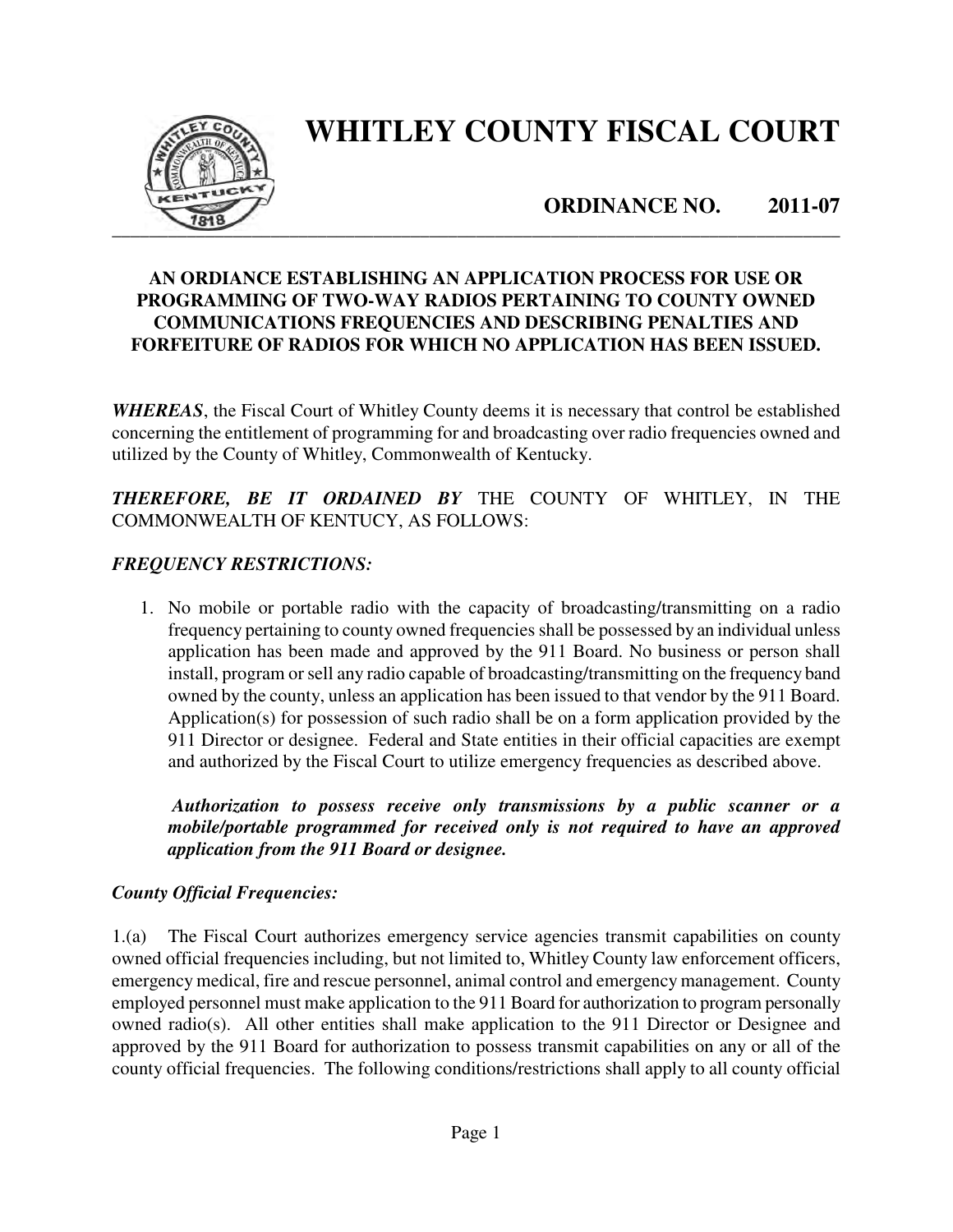frequencies:

a. The fire control frequency is used primarily for the paging (alert) to notify the respected fire department of an emergency or fire. Once the respected department arrives on scene, all communications including, but not limited to, traffic control, ground or emergency operations shall be changed/switched over to that given departments frequency(s) for the duration of the emergency. If during the emergency, the incident commander/officer in charge or other officer requires mutual aid or other communications with the 911 center, he or she shall use the fire control frequency to communicate with dispatch.

b. The mutual aid frequency is defined as an official frequency to be utilized while responding to an emergency requiring multiple agencies / departments to provide the interoperability to coordinate and control a mass or multiple responses to provide communications to those agencies. This frequency is restricted for use in a multiple agency response. Whitley County law enforcement officers, emergency medical, fire and rescue personnel, animal control and emergency management are authorized to posses transmit capability on this frequency as needed or required during any given emergency.

c. The emergency medical service frequency is primarily used by EMS. Whitley County law enforcement officers, emergency medical, fire and rescue personnel, animal control and emergency management are authorized to posses transmit capability on this frequency as needed or required during any given emergency.

# *MEMBER REQUIREMENTS:*

2. Application for possession and use of such personally owned radios, whether (hand-held) portable or mobile in a motor vehicle shall include name, address, drivers license number and agency of the applicant including the applicants unit number, the radio brand(s), model number(s), and serial number of the radio(s); the business or entity programming the radio, the agency or department or chief shall acknowledge by his signature on the application that the person seeking the application is affiliated with the agency or department.

# *NON-MEMBER REQUIREMENTS:*

3. At such time as the applicant no longer remains a member of the agency or department, or if such applicant sells said personally owned radio, the radio shall be deprogrammed within three (3) business days of the date the person is no longer a member of the agency or department or prior to the sale of said radio. The responsibility of deprogramming the radio shall be that of the person to whom an application was granted. The Department shall notify the 911 Board if the affiliation is terminated or ceases between the applicant and the department within (3) days that the applicant is no longer a member of said department.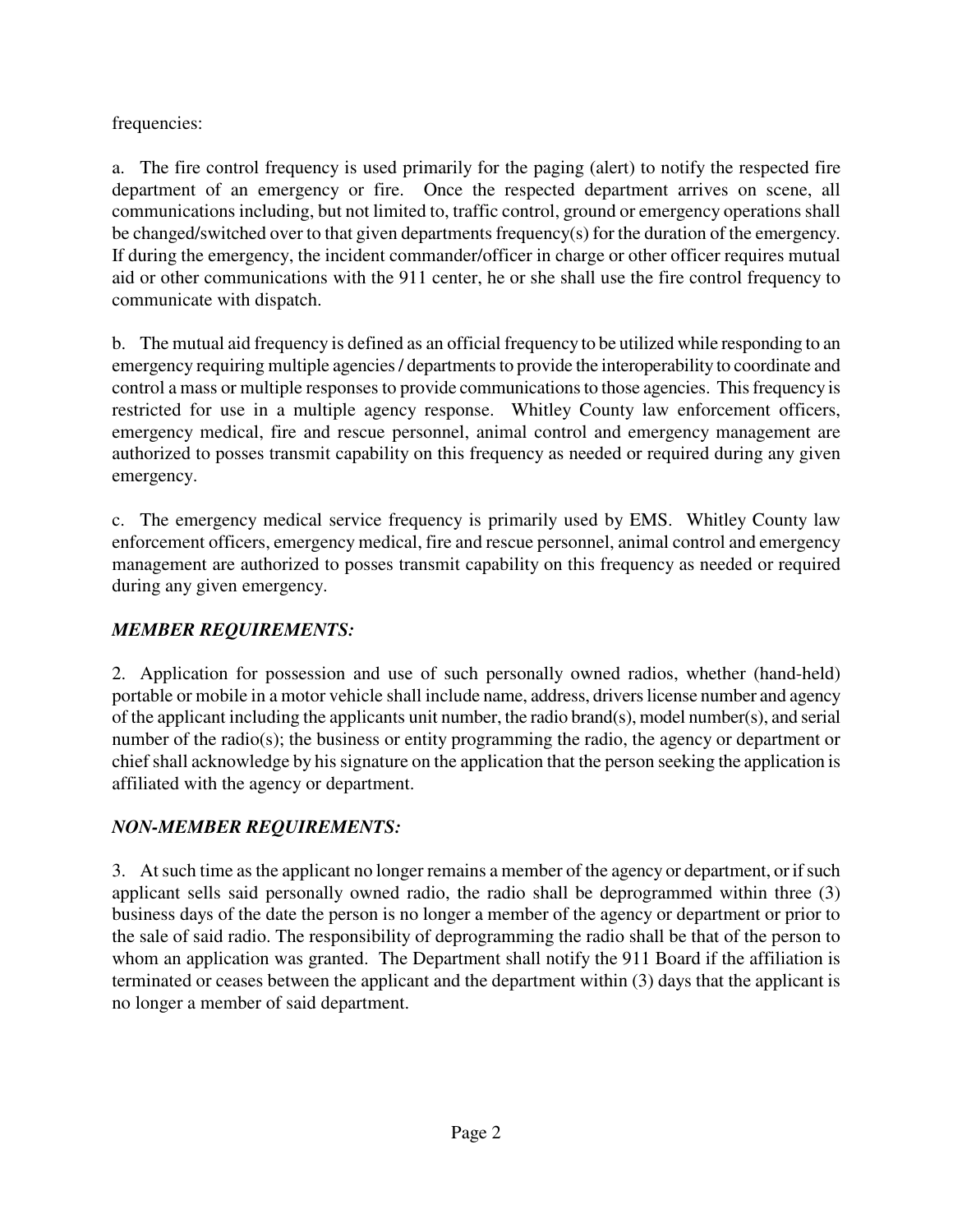# *AGENCY REQUIREMENTS:*

4. It is encouraged that any agency both local or adjoining Whitley County using radio equipment maintain records reflecting the make, model and serial number of equipment. It is also encouraged that agencies maintain records reflecting the associated caller ID with the radio equipment.

# *PROGRAMMING / RADIO IDENTIFICATION / SECURITY:*

5.Any mobile or portable radio being utilized in the function of radio communications within Whitley County and operating (Transmitting/Receiving or a Combination thereof) on frequencies owned by the Whitley County Fiscal Court or other entity thereof, shall follow this ordinance.

5(a). All radio vendors, providers that shall have the abilities to program such radios that may transmit on county official frequencies, shall make application to the 911 Director and approval from the 911 Board to be a radio programmer(s) for county owned frequencies. Applications shall include the business name or entity, Federal ID number (EIN), address, business phone, fax and email address.

5(b). Programming shall be conducted by a communication technician(s) and shall not violate any Federal, State or Local guidelines. Programming of any radio containing county official frequencies must have approval from the 911 Board prior to the radio(s) being programmed. Radio equipment shall follow manufactures specifications and be within the limits of the FCC type acceptance. Any radio equipment operating on any of these frequencies shall be able to transmit information which can identify the radio unit (CALLER ID). The format of this information shall be compatible with MDC1200 and/or FLEETSYNC I technology. The CALLER ID information shall follow a format as to identify the using department, mobile or portable, the members' unit number or ID number or the vehicle number. This ID information shall be maintained in a database to be used for reference and further programming. It is encouraged that all radio equipment being programmed have a security code which restricts the free programming or changing of the frequency data information. Vendor(s) must submit a report of all radios programmed when requested by the 911 Director or Board within (3) days of the request.

5(c). Disable (Kill/Stun) Function: Authorized programming vendors shall have the ability to disable (kill/stun) all mobiles / handhelds radios if directed by the 911 Board. Radios being requested to be disabled (killed/stunned) are defined as: *a.* individuals that are not authorized to transmit on county frequencies, *b.* individuals that are abusing the airways with unnecessary or invalid information, *c.* improper use of county frequencies, or *d.* radios that have been stolen, pawned or not deprogrammed according to this ordinance. Individuals or departments that have had radios disabled (killed/stunned) may petition the 911 Board for reactivation. The 911 Board is authorized to deny or reject any such petition pertaining to the severity of the violation. Appeals may be made in accordance with Section 9 Appeals Process.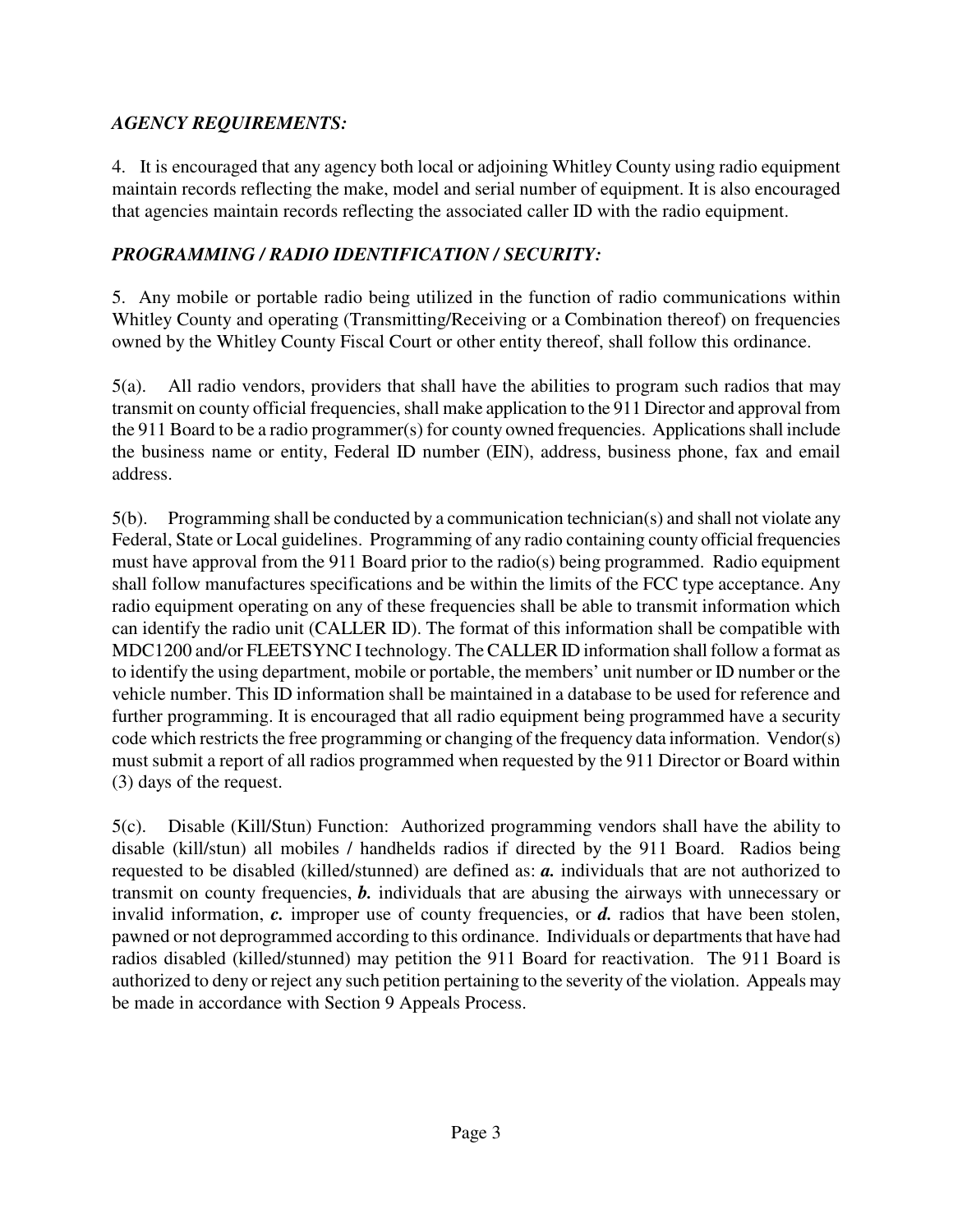5(d). Other frequencies programmed in County Owned Radios: Authorized programming of departmental frequencies in county owned radios is permitted as long as a valid FCC License is presented to and approved by the 911 Board. *VIOLATIONS:* 

6. Any person who violates any section of this Ordinance shall be subjected to punishment as stated in KRS 432.570. Any radio for which an application has not been granted may be seized and become the subject of a forfeiture action or Order of the Court with jurisdiction of such matters. Unauthorized programming of communications devises by any person(s) shall be subjected to punishment as stated in KRS 432.570.

" (1) It shall be unlawful for any person except a member of a police department or police force or an official with written authorization from the head of a department which regularly maintains a police radio system authorized or licensed by the Federal Communications Commission, to have in his or her possession, or in an automobile or other vehicle, or to equip or install in or on any automobile or other vehicle, any mobile radio set or apparatus capable of either receiving or transmitting radio or other messages or signals within the wave length or channel now or which may hereafter be allocated by the Federal Communications Commission, or its successor, for the purpose of police radios, or which may in any way intercept or interfere with the transmission of radio messages by any police or other peace officers. It shall be unlawful for any car, automobile, or other vehicle other than one publicly owned and entitled to an official license plate issued by the state issuing a license for the car, to have, or be equipped with the sets or apparatus even though the car is owned by an officer. This section shall not apply to any automobile or vehicle owned or operated by a member of a sheriff's department authorized by the fiscal court to operate a radio communications system that is licensed by the Federal Communications Commission or other federal agency having the authority to license same. Nothing in this section shall preclude a probation and parole officer employed by the Department of Corrections from carrying on his person or in a private vehicle while conducting his official duties an authorized, state issued portable radio apparatus capable of transmitting or receiving signals.

(2) Any person guilty of violating any of the provisions of this section shall be guilty of a misdemeanor, and, upon conviction, shall be punished by a fine of not less than fifty dollars (\$50) and not exceeding five hundred dollars (\$500), or imprisonment not exceeding twelve (12) months, or both so fined and imprisoned.

(3) It shall be the duty of any and all peace officers to seize and hold for evidence any and all equipment had or used in violation of the provisions of this section, and, upon conviction of the person having, equipping or using such equipment, it shall be the duty of the trial court to order such equipment or apparatus destroyed, forfeited, or escheated to the Commonwealth of Kentucky, and said property may be ordered destroyed, forfeited, or escheated as above provided without a conviction of the person charged with violating this section.

(4) Nothing contained in this section shall prohibit the possession of a radio by: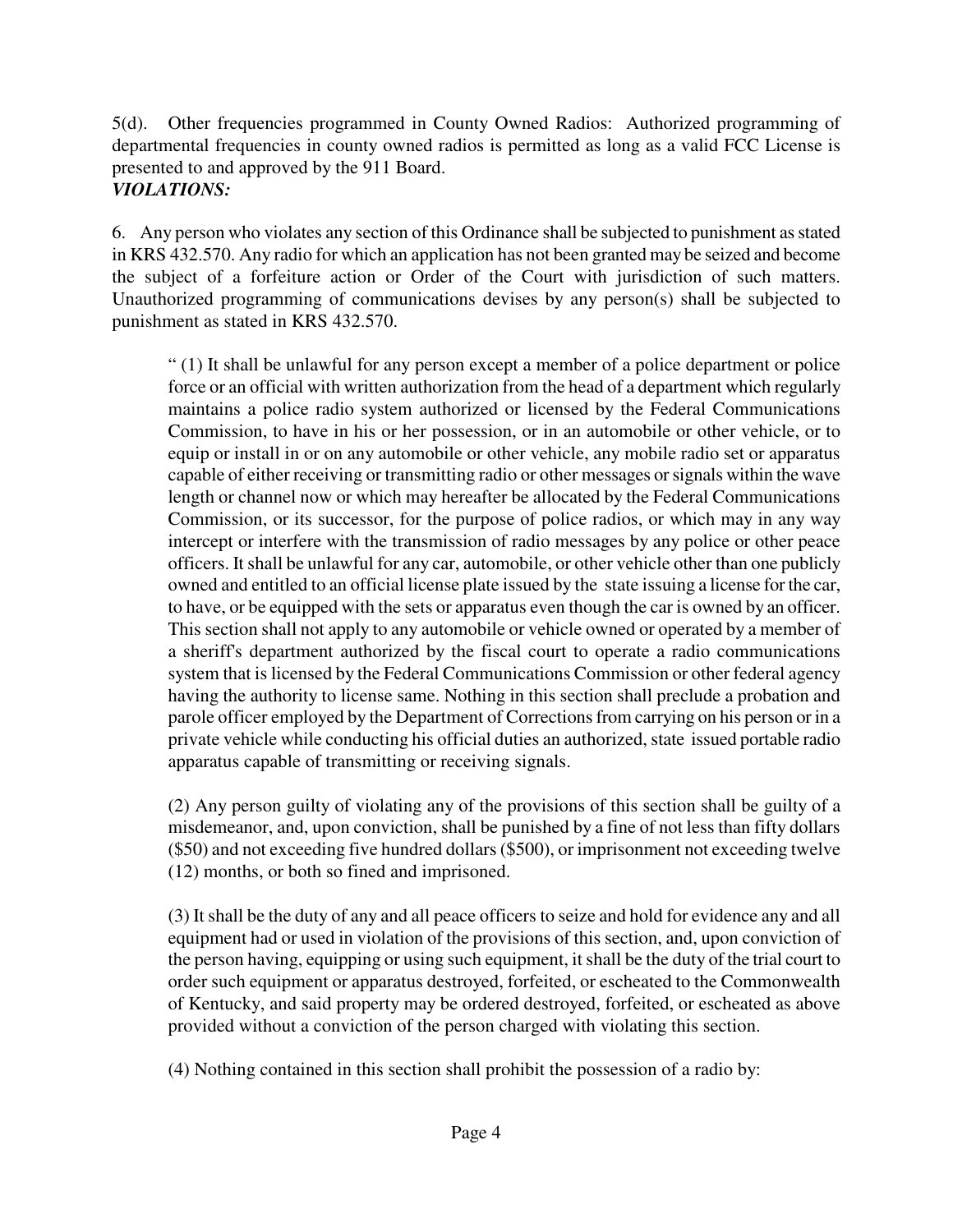(a) An individual who is a retailer or wholesaler and in the ordinary course of his business offers such radios for sale or resale;

(b) A commercial or educational radio or television station, licensed by the Federal Communications Commission, at its place of business; or

(c) An individual who possesses such a radio, provided it is capable of receiving radio transmissions only and is not capable of sending or transmitting radio messages, at his place of residence; licensed commercial auto towing trucks; newspaper reporters and photographers; emergency management agency personnel authorized in writing by the director of the division of emergency management (for state personnel) or chief executive of the city or county (for their respective personnel); a person holding a valid license issued by the Federal Communications Commission in the armature radio service; peace officers authorized in writing by the head of their law enforcement agency, Commonwealth's attorneys and their assistants, county attorneys and their assistants, except that it shall be unlawful to use such radio to facilitate any criminal activity or to avoid apprehension by law enforcement officers. Violation of this section shall, in addition to any other penalty prescribed by law, result in a forfeiture to the local law enforcement agency of such radio.

(5) The provisions of this section shall not apply to a paid or volunteer member of a fire department or a paid or volunteer member of a public ambulance service licensed in Kentucky who has been given permission in writing by the chief of the fire department and the chief of each law enforcement agency whose frequency is to be monitored, or the director of the ambulance service and the chief of each law enforcement agency whose frequency is to be monitored, to possess a radio capable of receiving on a frequency allocated to a police department or law enforcement agency, whether the radio is in a vehicle or not.

(6) The secretary of the Finance and Administration Cabinet is hereby empowered by issuance of a secretary's order to exempt from the prohibitions and penalties of this section the possession and use of any and all radio communication equipment that he finds is necessary to be owned and used by members of the general public and other non-police persons for utilization in the N.O.A.A. weather radio system.

**Effective:** July 14, 2000

**History:** Amended 2000 Ky. Acts ch. 176, sec. 1, effective July 14, 2000. -- Amended 1998 Ky. Acts ch. 226, sec. 111, effective July 15, 1998. -- Amended 1994 Ky. Acts ch. 418, sec. 9, effective July 15, 1994. – Amended 1992 Ky. Acts ch. 110, sec. 1, effective July 14, 1992. -- Amended 1986, Ky. Acts ch. 241, sec. 1, effective July 15, 1986. -- Amended 1980 Ky. Acts ch. 137, sec. 1, effective July 15, 1980. -- Amended 1978 Ky. Acts ch. 435, sec. 1, effective June 17, 1978. -- Amended 1976 (1st Extra. Sess.) Ky. Acts ch. 14, sec. 443, effective January 2, 1978. -- Amended 1976 Ky. Acts ch. 166, sec. 1 -- Created 1942 Ky. Acts ch. 66, sec. 1."